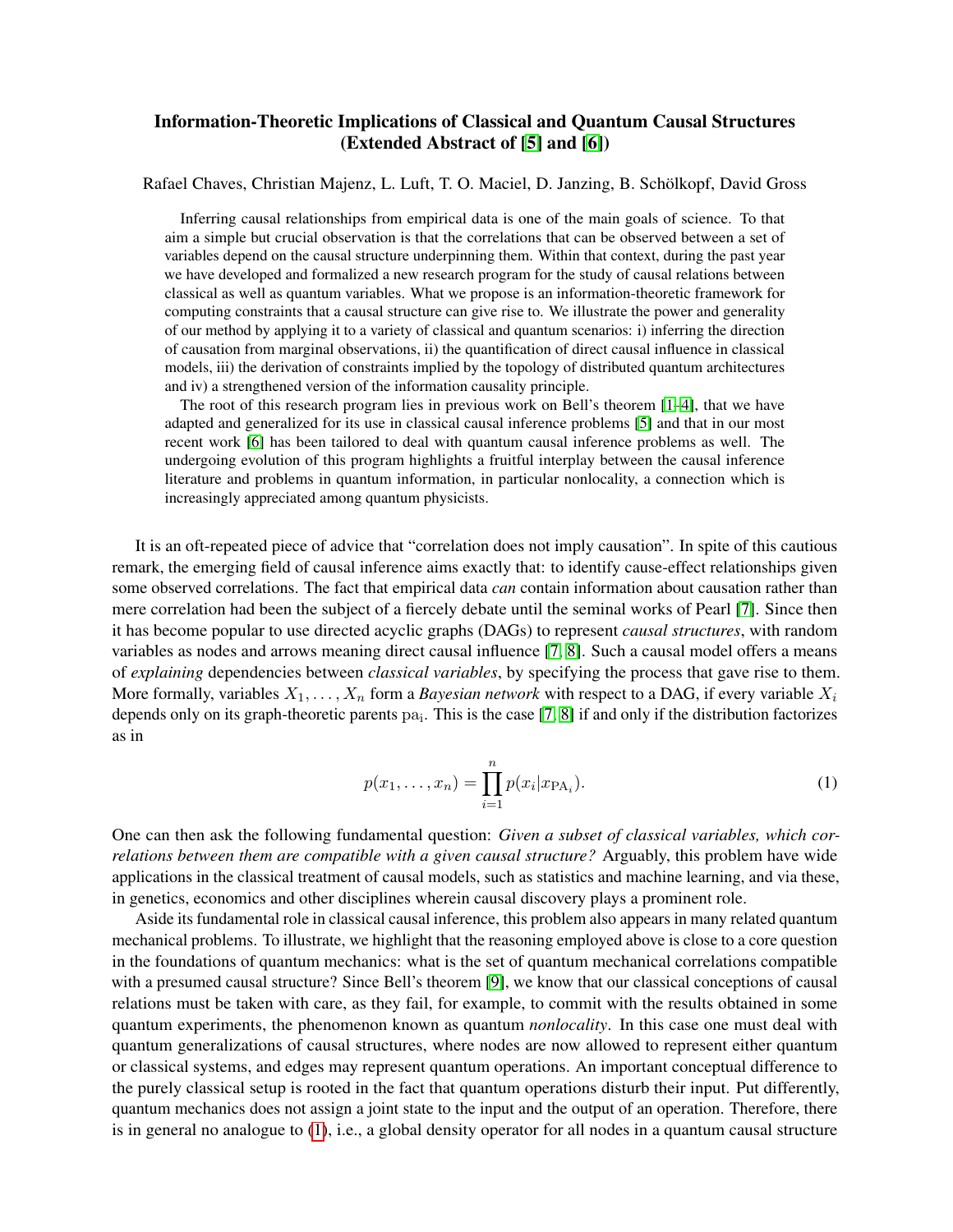<span id="page-1-0"></span>

Figure 1: (a) and (b) DAGs with opposite causal directions and that can be distinguished even if only pairwise information is available. (c) An example of distributed architecture involving bipartite entangled states. Each of the underlying quantum states can connect at most two of the observable variables, what implies a non-trivial monogamy of correlations, for example, that  $I(A : B) + I(A : C) \leq H(A)$ . **d** The quantum causal structure associated with the information causality principle.

cannot be defined. However, if we pick a set of nodes that do coexist (e.g. because they are classical, or because they are created at the same instance of time), then we can again ask: *Which correlations, between coexisting nodes, can result from a given quantum causal structure?*

To begin with, we note that most often and for a variety of reasons, one is interested in testing causal structures with latent ("hidden") variables, that is, joint observations might be constrained. For instance, in quantum non-locality these reasons are physical: random variables corresponding to non-commuting observables cannot always be jointly measured. In general, there might also be practical reasons, for example: we may have no access to the variable describing the genetic disposition of a patient to become both a smoker and to develop lung cancer (not the least because we do not know whether such a genetic influence exists). In that case, we are faced with the problem of characterizing the set of *marginal distributions* a given causal structure can give rise to. If an observed distribution lies outside the set of marginals of a candidate model, then that model can be rejected as an explanation of the data. Unfortunately, even in the purely classical case, it is widely appreciated that causal structures involving latent variables impose highly non-trivial constraints on the distributions compatible with it [\[10](#page-3-7)[–12\]](#page-3-8).

The technical difficulties stem from the fact that the the causal relations implied by a given causal structure are encoded in *conditional independencies* (CI), that amount to non-trivial algebraic conditions on probabilities. More precisely, the marginal regions are semi-algebraic sets that can, in principle, be characterized by a finite number of polynomial equalities and inequalities [\[10\]](#page-3-7). However, it is safe to say that in practice, algebraic statistics is still limited to very simple models.

In order to circumvent this problem, we proposed in [\[5\]](#page-3-0) an information-theoretic approach for causal inference, describing a systematic and practical algorithm for answering the classical question. The basic insight is that the *algebraic* condition  $p(x, y) = p_1(x)p_2(y)$  for independence becomes a *linear* relation  $H(X, Y) = H(X) + H(Y)$  on the level of entropies. This opens up the possibility of using computational tools such as linear programming to find marginal constraints – which contrasts pleasantly with the complexity of algebraic methods that would otherwise be necessary. In the subsequent work [\[6\]](#page-3-1) we have generalized the classical framework in order to deal with quantum generalizations of causal structures.

Our main message is that a significant amount of information about causation is contained in the entropies of observable variables and that there are relatively simple and systematic ways of unlocking that information, both in classical [\[5\]](#page-3-0) and quantum realms [\[6\]](#page-3-1). We will make that case by discussing a great variety of classical and quantum applications, which we briefly summarize here.

*Distinguishing causal directions*.— If the full joint distribution of  $(X, Y, W, Z)$  is accessible, then the two networks in Fig. [1](#page-1-0) a) and b) can be distinguished, thus revealing the "direction of causation". Here we show that the same is possible even if only two variables are jointly accessible at any time. Fundamentally, inferring the direction of causation between two variables is a notoriously thorny issue, hence it is far from trivial that it can be done from information about several pairwise distributions. On the practical side one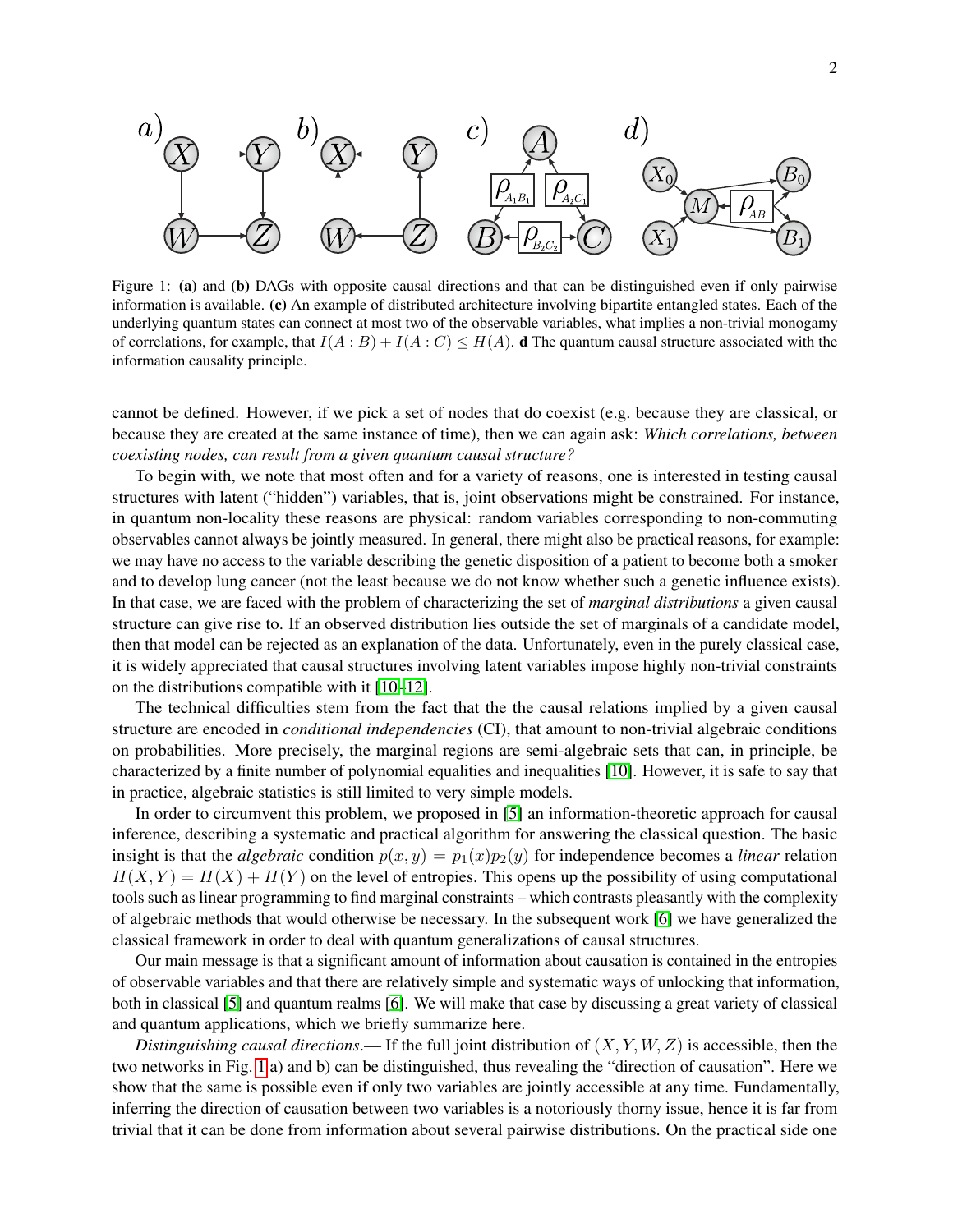can cite Mendelian randomization as a good example where the joint distribution on all variables is often unavailable [\[13\]](#page-3-9). In general, the variables in Fig. [1](#page-1-0) a) and b) could represent properties of short-lived or fragile specimen that decay before several tests can be completed, or that are degraded by multiple invasive probes.

*Quantifying (classical) causal influences*.— Various measures of (classical) causal influence have been studied in the literature. Of particular relevance to us is the one recently introduced in [\[14\]](#page-3-10). The main idea is that the causal strength  $\mathcal{C}_{X\to Y}$  between a variable X on another variable Y should measure the impact of an intervention that removes the arrow between them. It follows that

$$
\mathcal{C}_{X \to Y} \ge I(X : Y | \mathbf{PA}_Y^X),\tag{2}
$$

where PA $_Y^X$  stands for the parents of variable Y other than X. Because the quantity  $I(X:Y|PA_Y^X)$  appears naturally in our description, it readily allows us to bound the causal strength  $C_{X\to Y}$  in arbitrary classical causal structures. We then go on to present two corollaries of this result: First, it follows that the degree of violation of an entropic inequality often carries an operational meaning. Second, under some assumptions, the finding will allow us to introduce a novel way of distinguishing dependence created through common ancestors from direct causal influence. That is, in these cases we can safely state, opposed to the common folklore, that "(some kinds of)correlations do imply causation".

*Distributed quantum architectures*.—Consider a scenario where, in a first step, several few-body quantum states are distributed among a number of parties. In a second step, each party processes those parts of the states it has access to (e.g. by performing a coherent operation or a joint measurement). Such setups are studied e.g. in distributed quantum computing [\[15,](#page-3-11) [16\]](#page-3-12), quantum networks [\[17\]](#page-3-13), quantum non-locality [\[18\]](#page-3-14), and quantum repeaters [\[19\]](#page-3-15). Which limits on the resulting correlations are implied by the network topology alone? Our framework can be used to compute these systematically. We prove, e.g., certain *monogamy relations* between the correlations that can result from measurements on distributed quantum states (see Fig. [1\)](#page-1-0).

*Information causality*.—The "no-signalling principle" alone is insufficient to explain the "degree of non-locality" exhibited by quantum mechanics [\[20\]](#page-3-16). This has motivated the search for stronger, operationally motivated principles, that may single out quantum mechanical correlations  $[21-27]$  $[21-27]$ . One of these is *information causality* (IC) [\[22\]](#page-3-19) which posits that an m bit message from Alice to Bob must not allow Bob to learn more than  $m$  bits about a string held by Alice. A precise formulation of the protocol involves a relatively complicated quantum causal structure (Fig. [1b](#page-1-0)). It implies an information-theoretic bound on the mutual information between bits  $X_i$  held by Alice and guesses  $Y_i$  of these by Bob [\[22\]](#page-3-19), namely:  $\sum_{i=1}^{n} I(X_i : Y_i) \leq H(M)$ . Here, we note that the IC setup falls into our framework and we put the machinery to use to generalize and strengthen it. We will show that by taking additional information into account, our strengthened IC principle given by

$$
\sum_{i=1}^{n} I(X_i : Y_i, M) + \sum_{i=2}^{n} I(X_1 : X_i | Y_i, M) \le H(M),
$$
\n(3)

can identify super-quantum correlations that could not have been detected in the original formulation.

These applications aside, we believe that the main contribution of this research program is to highlight the power of systematically analyzing entropic marginals. A number of future directions for research immediately suggest themselves. In the classical realm it would be fruitful to further explore our method to test highly non-trivial models (inducing semi-algebraic sets) such as in the "homophily versus contagion" problem arising in the study of social networks [\[12\]](#page-3-8). In the quantum domain, it will likely be fruitful to consider multi-partite versions of information causality or other information theoretical principles, to further look into the operational meaning of entropy inequality violations and possibly to look for applications in many body problems (for example, with nearest neighbours interactions).